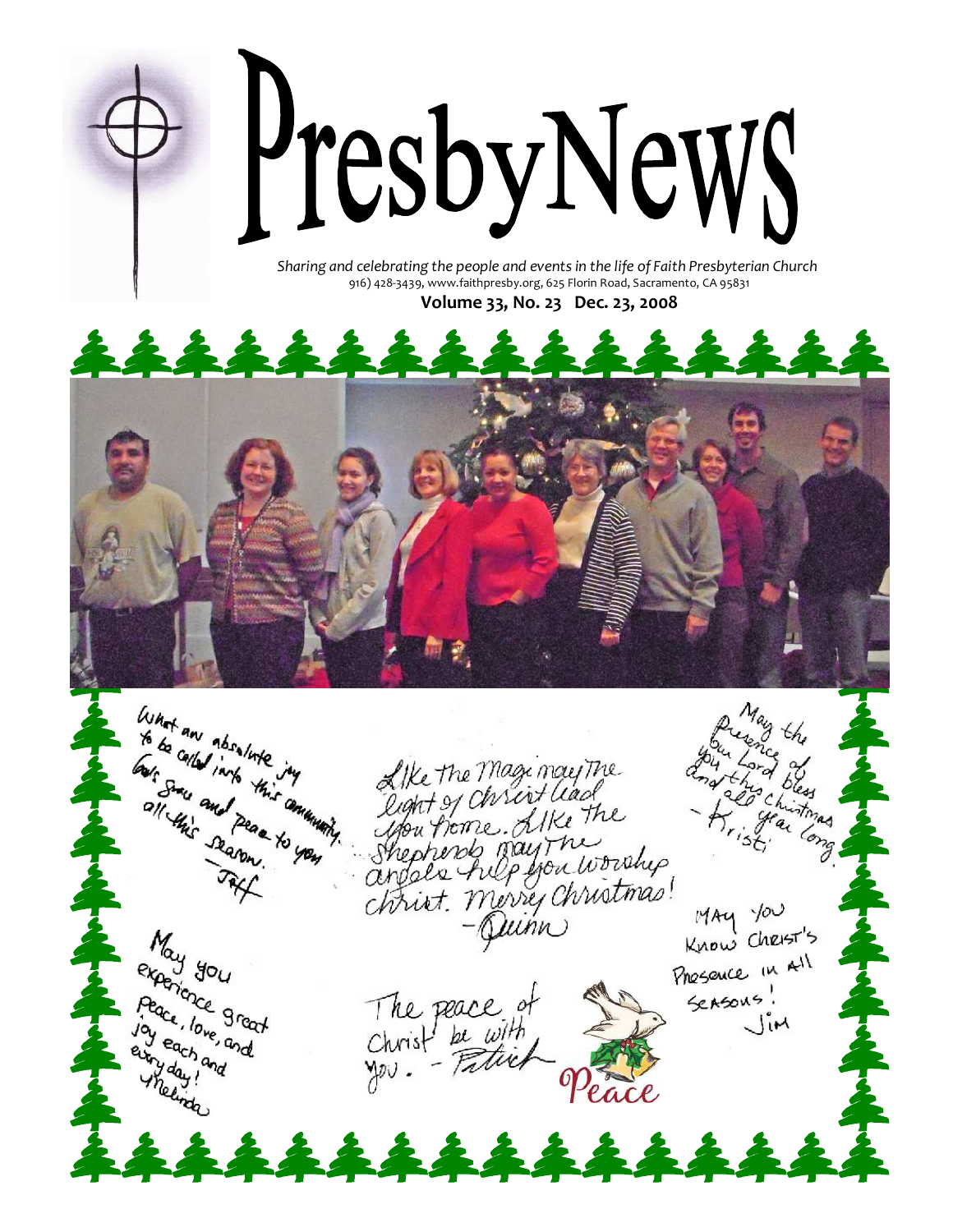### Pastor's Column Overcoming the Disappointment of New Year's



It's funny but true. New Year's is a time of year that ought to be filled with so much promise. Instead, for many of us, it's often a time filled with disappointment. For some of us it's the fact that the calendar has turned another page and yet our lives still aren't at the place we imagined they would be by the time 2009 rolled around. For others, it's a time when we once again set resolutions to make serious changes in our lives but, often only a few weeks into the year, slip back into our old way of doing things. Happens to a lot of us, year after year after year.

Author John Ortberg sums it up for many of us when he writes, "I am disappointed with myself. I am disappointed not so much with particular things I have done as with aspects of who I have become. I have a nagging sense that

all is not as it should be." He describes going to a high school reunion and fighting a deep urge to try to make himself more attractive or accomplished than he actually is. "When I show up at that reunion I want to be," Ortberg writes stealing the words of Garrison Keillor, "named Sun-God, King of America, Idol of Millions, Bringer of Fire, The Great Haji, Tun-Dar the Boy Giant."

Most New Year's we'd just settle for one of those. (Personally, I want to be Tun-Dar the Boy Giant!) Yet, for many of us, a long look at our lives leaves us with a nagging sense that all is not as it should be. We could be better husbands, better wives. Wiser parents. More loving sons and daughters. Kinder neighbors. More compassionate toward those around us in need. We love God, yes. But we still sin so much. Our faith waivers so often. If you're like me, you have a very clear vision of the person you sense you were meant, in God, to be. And yet, the reality falls so short.

One very natural reaction to this realization that our lives are a disappointment is self-pity. "Yes," we think to ourselves, "I'm not all that I could be, but if I can at least feel sorry for myself, maybe that will help." Well, it never works. Self-pity, in the end, gets us nowhere. Neither does guilt or denial, two other very natural reactions.

Let me suggest that what many of us need, instead, is a good dose of perspective. Perspective, that is, with good news. Specifically, we need to know that God, in truth, is not finished with us. We need to understand that as we allow him to, God will continue to transform our lives. He wants to, in fact, give us a life that looks like Jesus, a life we always wanted but never thought possible.

Sound too good to be true? Beginning January 4<sup>th</sup>, we are going to begin a new Sunday morning sermon series along these lines. For a couple months we will take an opportunity to honestly look at our disappointments, at the gap which exists between the kind of person we think we were meant to become and the kind of person we actually are. Then, we'll look together at how God really does want to help us bridge that gap.

I believe that God didn't just change people's lives in the Bible. I know, we read about these people, about Peter and Paul and David and Moses, and we see how these people were completely transformed and we wonder if that sort of thing still happens.

Well, God is, I believe, doing the same thing today. He wants to do it in my life, and in your life. Paul writes in II Corinthians 5:17, "If any person is in Christ, that person is a new creation. The old has gone. The new is come." This verse isn't meant for the elite among us. It's meant for all of us, ordinary people like you and me. We are to become, in every sense, new creations in Christ.

I hope you will make plans to join us for this series. Come, let's struggle together to figure out the sort of life God has in mind for us and then understand how that life can be, this side of heaven, a reality.

I look forward – I really do! – to worshipping with you this Sunday!

Grace & Peace, Jeff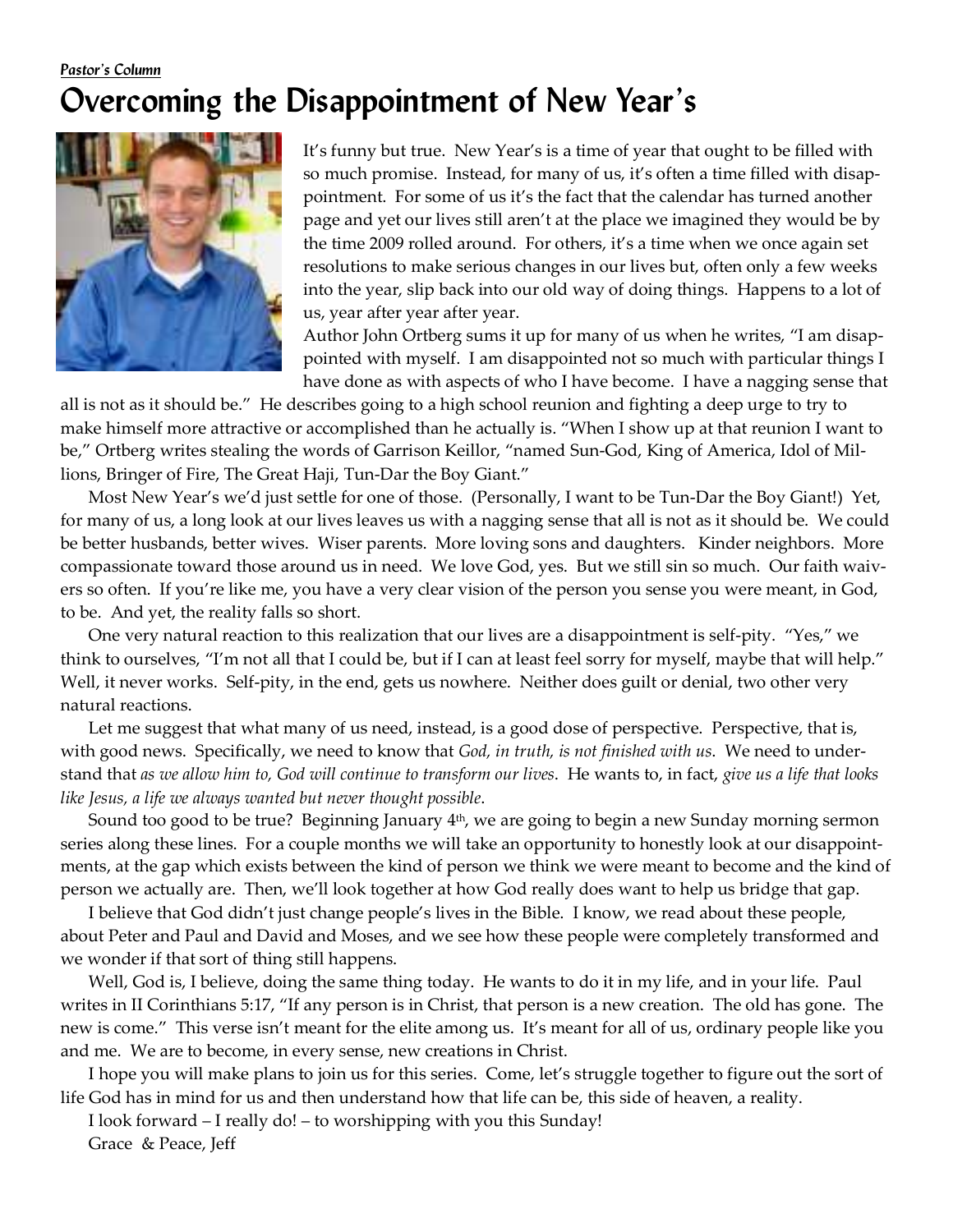## Kelsey Ingalls to Preach at Faith December 28<sup>th</sup>

Many of you remember Kelsey, our former youth director who is now in her final year of seminary in Iowa preparing to become a Minister of the Word and Sacrament. During this period of study, Kelsey has remained under care of our congregation here at Faith, receiving regularly prayer and financial support. We are thrilled to welcome Kelsey to preach this coming Sunday. In addition, Kelsey and Donne's young son, Jordan, will be baptized in the service.

#### Dear ARCOfaithfuls,

On Sunday, December 28th (a 6 pm start [volunteers need to arrive at ARCO by 4 pm]), the Kings host the NBA Champion Boston Celtics in their only visit to Sacramento this season. We could use 9 or 10 more volunteers to finish staffing this event. So, if you would like to come out and help, I will be at Church tomorrow taking sign-ups, or you can just take a park-



ing pass from the outside wall just outside the entrance to Link Hall and let me know you will be there. It will be a lot of fun and we'll see some college youths home for the Holidays, and new 18 year olds, who will be helping out. Let me know if you can help out and we'll see you there. THANKS, and Merry Christmas!!!!! Paul Keller

Dear Fellow Christian:

We are inviting you and your congregation to a Walk thru the Bible — New Testament Seminar on Saturday, January 10, 2009. This is an exciting interactive way to learn a basic over-



view of the New Testament for the whole church family (from 5th grade on up.)

 The one-day seminar will be held at Fair Oaks Presbyterian in the Worship Center from 9 a.m. until 4 p.m. The cost which includes a workbook is \$20 for Adults and \$15 for youth under 18. A box lunch is available for \$5.00 if you order at registration. Lunch includes a turkey or roast beef sandwich, pickle, salad cup, chips, and drink.

 Childcare is available for \$15.00 for the day. You must reserve child care when you register. You may bring your child's lunch and snacks or pay \$5.00 at registration

for MacDonald's hamburger and snacks. (No peanut butter please.)

If you want to learn more about Walk thru the Bible please check out <u>www.walkthru.org</u>. You may register online at www.fopc.org or at the FOPC plaza on Sundays. If you have any questions please contact Diane Christensen at 916-852-1001.

 Thank you for your time and help getting people in the Word of God and the Word of God into people!

 Yours for Christ, Connie Neal Junior High Director Fair Oaks Presbyterian Church 11421 Fair Oaks Blvd. Fair Oaks, CA 95628 916-967-4784 fax: 916-961-7932 www.fopc.org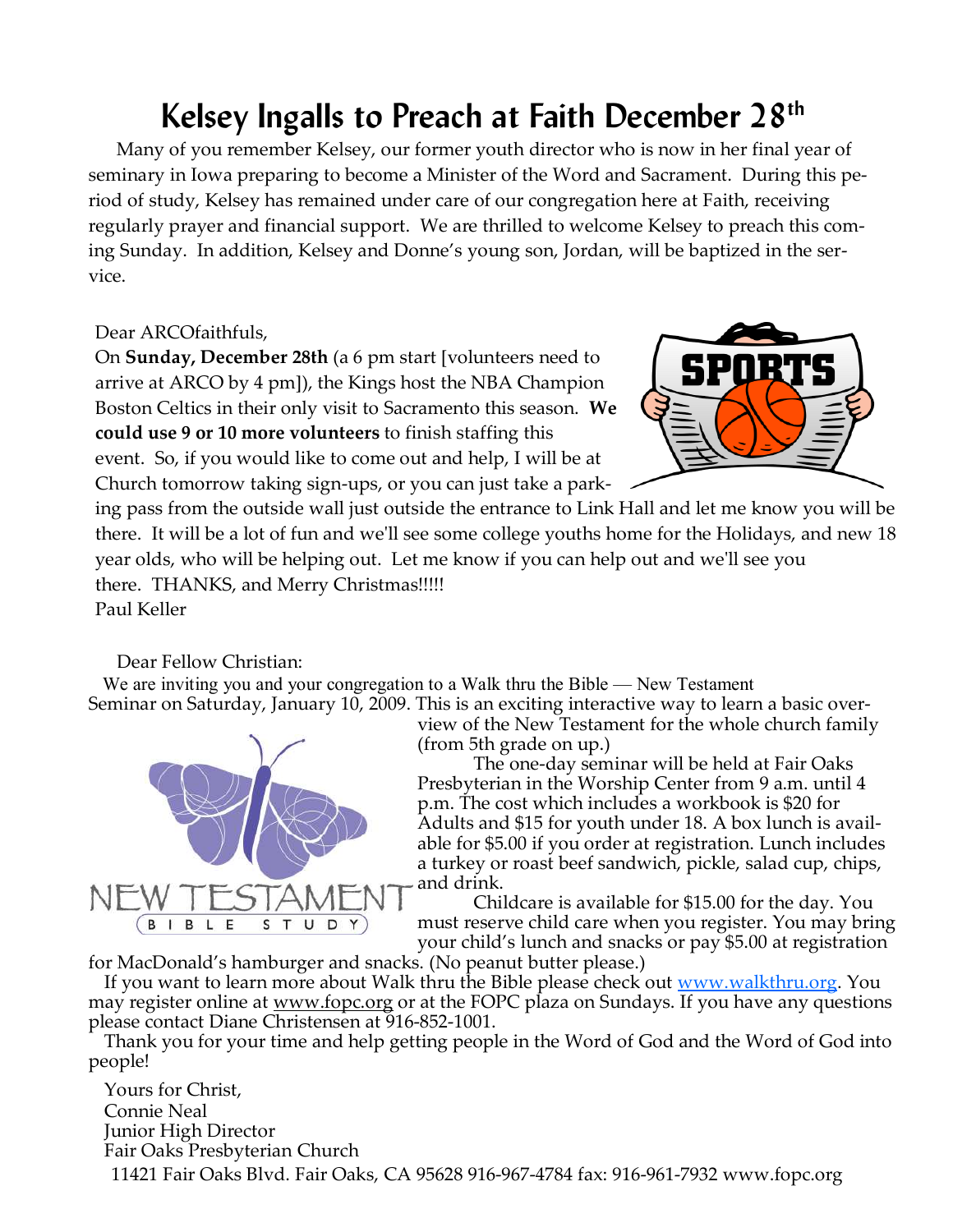### Adult Sunday School in January:

January 4,11,18,25, Feb 1:

When the Game is Over It All Goes Back in the Box A promotion. A new house. The rewards of winning at life's game can be thrilling. But eventually everything goes back into the box, and what ultimately matters is whether we've played according to



God's rules. Pastor John Ortberg (of Menlo Park Presbyterian Church) uses popular games and his trademark gift of storytelling to help us live our lives for the things that really count. Come and be part of this DVD and discussion series and consider the things that really "count" in your life. Jim Zazzera will be the leader throughout this series.

# An Opportunity for Learning and Growth

Consider deepening your faith and knowledge with this new class: Understanding the Religions of Our World, Wednesday Evenings, January 7, 14, 21, 28, Feb 4. Walter Newport, Instructor

 Too often, Christians do not know what to say to people of other religious traditions, and have little idea about how to give the reasons for the hope we have when confronted by them. Often this is the result of not knowing what others believe, so even if we know what we believe, we don't know what the world views of others are. During the two five-week segments in which the world religions class will be held, we will be focusing on questions such as the evidence for the existence of God and some of the forms that atheism, agnosticism, and animism have taken. The basic beliefs of such established world religions as Hinduism, Buddhism, Confucianism, and the common roots and differences of the three main monotheistic religions, Judaism, Christianity, and Islam will also be topics for discussion. Also investigated will be offshoots of these established religions, such as the New Age movement and the Ba'Hai faith, in addition to popular notions associated with modernism, post-modernism, humanism, naturalism, pluralism, and relativism.

 Walter Newport has been a member of Faith Church for about a year now. He has a doctorate in Higher Education, and is a retired professor of international cultures and languages, having taught the Spanish and Japanese languages, as well as English as a Second Language during the last forty years. In that time, he has lived in Cuba, Spain, Japan, and several states in the U.S. He was the first non-native professor ever hired by Ishikawa Prefecture in Japan, where world religions were an integral part of his International Cultures classes.



### Women's Retreat Scheduled for 2009

Faith's Women's Retreat will be held February 27– March 1, 2009 at Mercy Center in Auburn. The theme is "Choices, Choices, Choices." Our leaders this year are Pastors Quinn Vaughn and Joan Stock. Cost is \$150 (\$80 deposit required at registration). Rooms are single occupancy; no need for a roommate. Registra-

tion will be taken Sunday, January 4 in the narthex. For more info contact Ilah Turner at 428- 8716.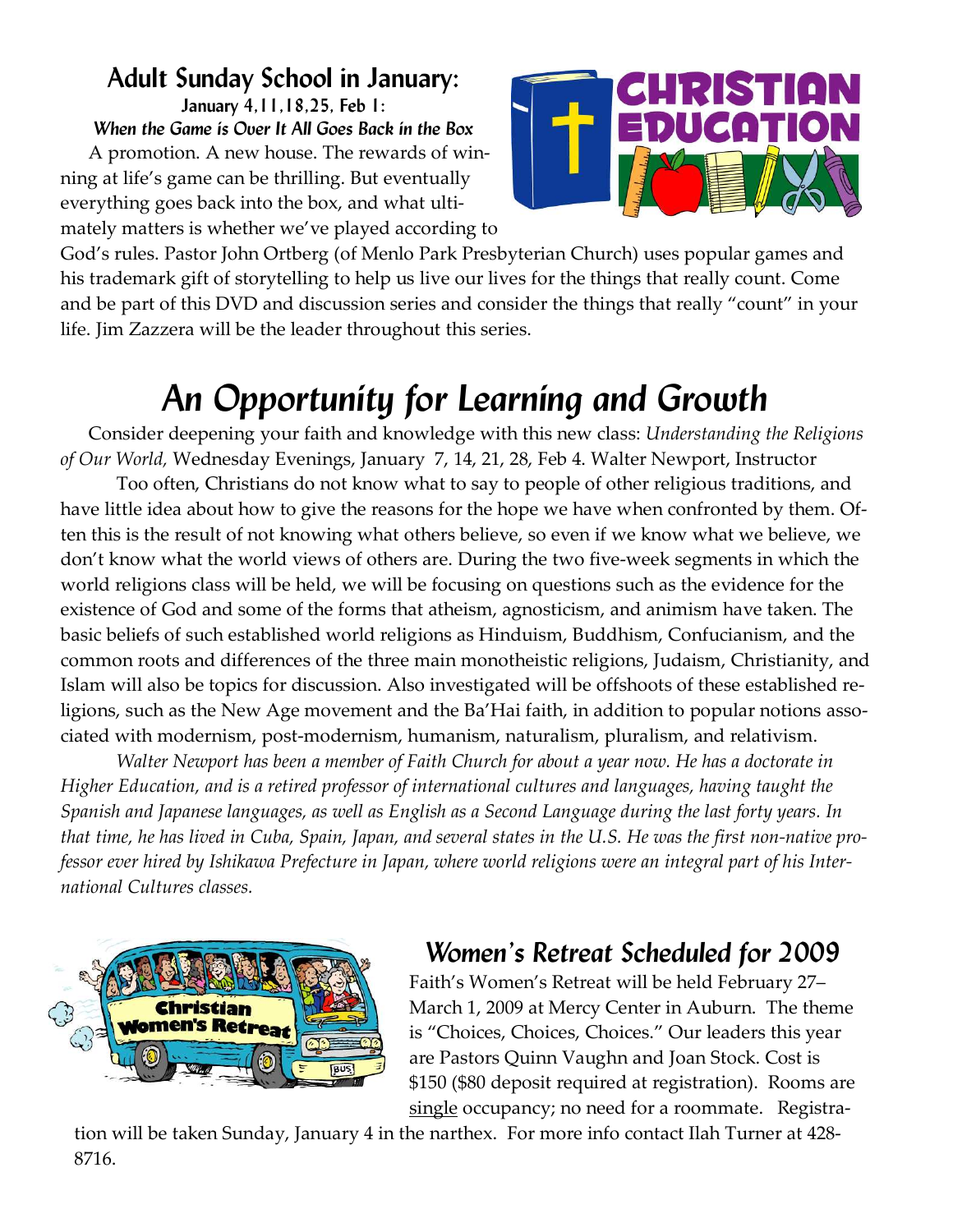

Children in Sunday school classes made beautiful Christmas baskets that were given to folks in the community as they were visited and serenaded by Faith Christmas carolers.



### Thanks to the Holiday Decorators

Faith folk should thank the following people for their help in the decoration of our sanctuary: Kathy Ramos, Randy Ramos, Monique Ramos, David Leader (coordinator for the Hanging of the Greens ceremonies) Ken Pisor, Esther Chapman, Isabel Chapman, Bereket Chapman, Terri Westerdahl, Cynthia Crow, Rick Crow, Kathy Pehrson, Ken Finch, Matt Sell, and Wally Smith.